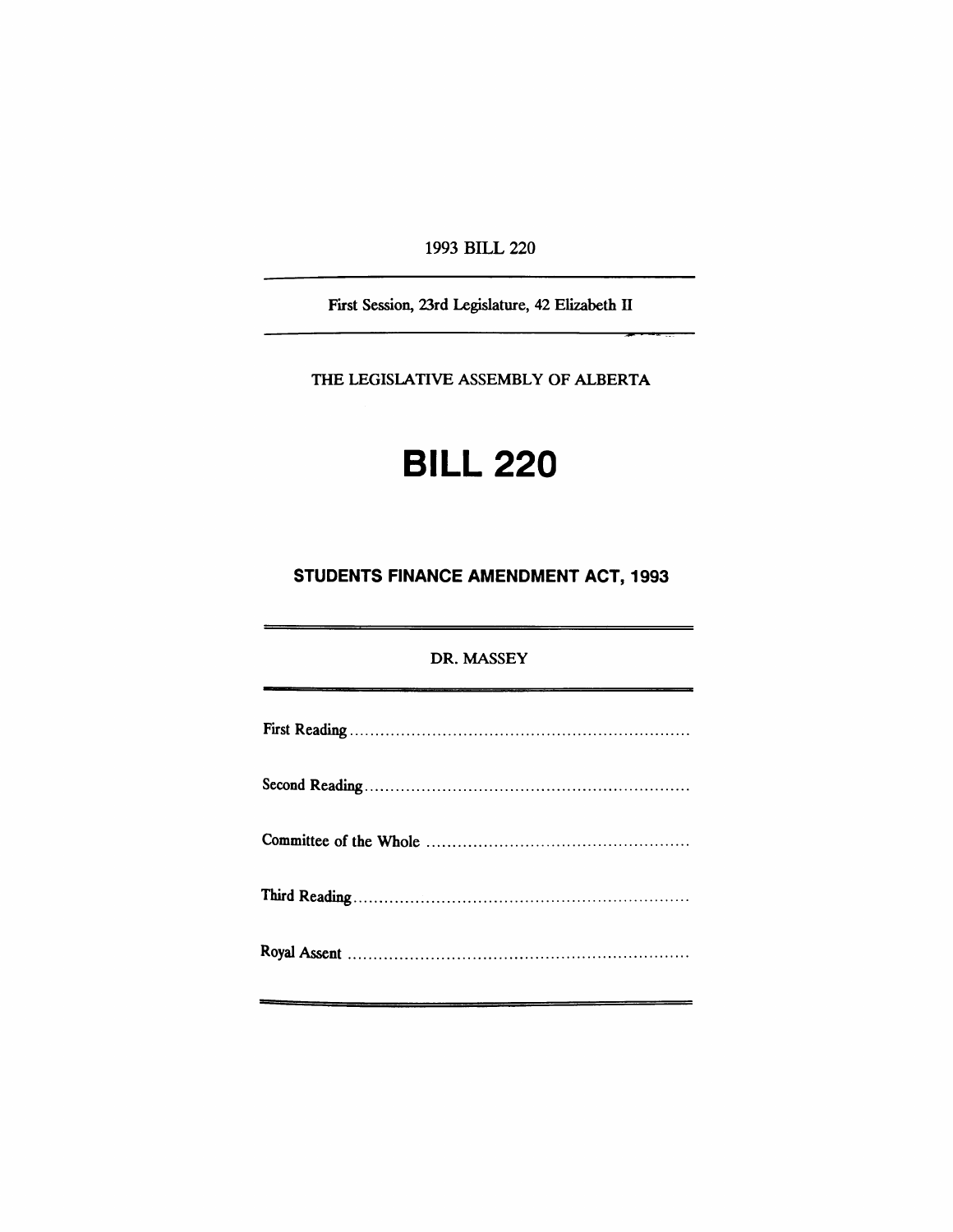*Bill 220 Dr. Massey*

# **BILL 220**

#### 1993

#### **STUDENTS FINANCE AMENDMENT** ACT, 1993

*(Assented to* , 1993)

HER MAJESTY, by and with the advice and consent of the Legislative Assembly of Alberta, enacts as follows:

- 1. *This Act amends the Students Finance Act.*
- *2. Section* 3(1) *is amended* by *adding the following after ''Minister.'':*

"and selected from nominations submitted by student executive organizations or councils at such post-secondary educational institutions, and the Council of Alberta University Students or any successor organization which may replace it."

*3. This Act comes into force upon Proclamation.*